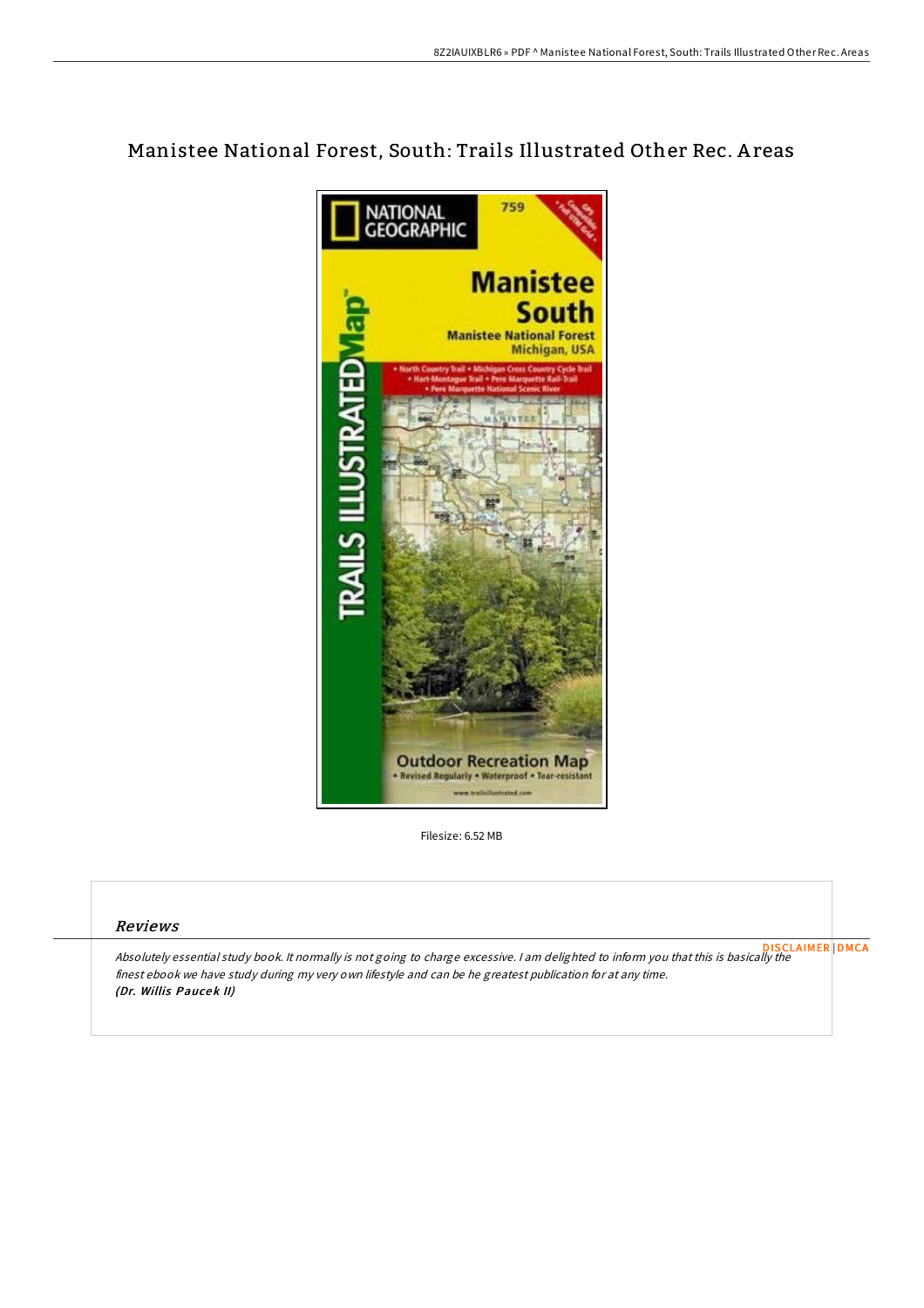## MANISTEE NATIONAL FOREST, SOUTH: TRAILS ILLUSTRATED OTHER REC. AREAS



To read Manistee National Forest, South: Trails Illustrated Other Rec. Areas eBook, remember to refer to the link under and save the document or have accessibility to other information which are in conjuction with MANISTEE NATIONAL FOREST, SOUTH: TRAILS ILLUSTRATED OTHER REC. AREAS ebook.

National Geographic Maps, United States, 2012. Sheet map, folded. Condition: New. Illustrated. Language: English . Brand New Book. - Waterproof - Tear-Resistant - Topographic Map Explore the many recreational opportunities available year-round in Michigan s northern lower peninsula with National Geographic s Trails Illustrated map of Manistee South. Created in partnership with local land management agencies, this expertly researched map delivers unmatched detail and helpful information for experienced outdoor enthusiasts and casual visitors alike. This map features many key points of interest, including Silver Lake, Hart-Montague Trail, Newaygo, Muskegon, Mears, and Duck Lake state parks; Pentwater River State Game Area; portions of the White, Pere Marquette, and Muskegon rivers; and Hardy Dam Pond. The Manistee South map is an invaluable resource for exploring the miles of mapped trails in the region, including the North Country, White Pine, and Pere Marquette trails, and Michigan Cross Country Cycle Trail. Whether you re looking for a hiking, biking, equestrian, cross country ski, snowmobile, ATV, or motorcycle trail, you ll find it clearly marked. Many trails are shown with mileage between intersections. Some of the many recreation features noted include ski areas, beaches, horse camps, interpretive sites, disc golf courses, boat ramps, non-motorized river access, and areas for fishing, swimming, and tubing. Helpful material about recreation activities available in the region, park regulations, ORV trail signs, and contact information for local agencies are included as well. Every Trails Illustrated map is printed on Backcountry Tough waterproof, tear-resistant paper. A full UTM grid is printed on the map to aid with GPS navigation. Other features found on this map include: Big Rapids, Hardy Dam Pond, Lake Michigan, Little Muskegon River, Manistee National Forest, Muskegon, Muskegon River, Pentwater River, White River. Map Scale = 1:75,000Sheet Size = 25.5 x 37.75 Folded Size = 4.25 x 9.25.

品 Read Manistee National Forest, South: Trails Illustrated Other Rec. Areas [Online](http://almighty24.tech/manistee-national-forest-south-trails-illustrate.html) B Do wnload PDF Manistee National Forest, South: Trails Illus[trated](http://almighty24.tech/manistee-national-forest-south-trails-illustrate.html) Other Rec. Areas